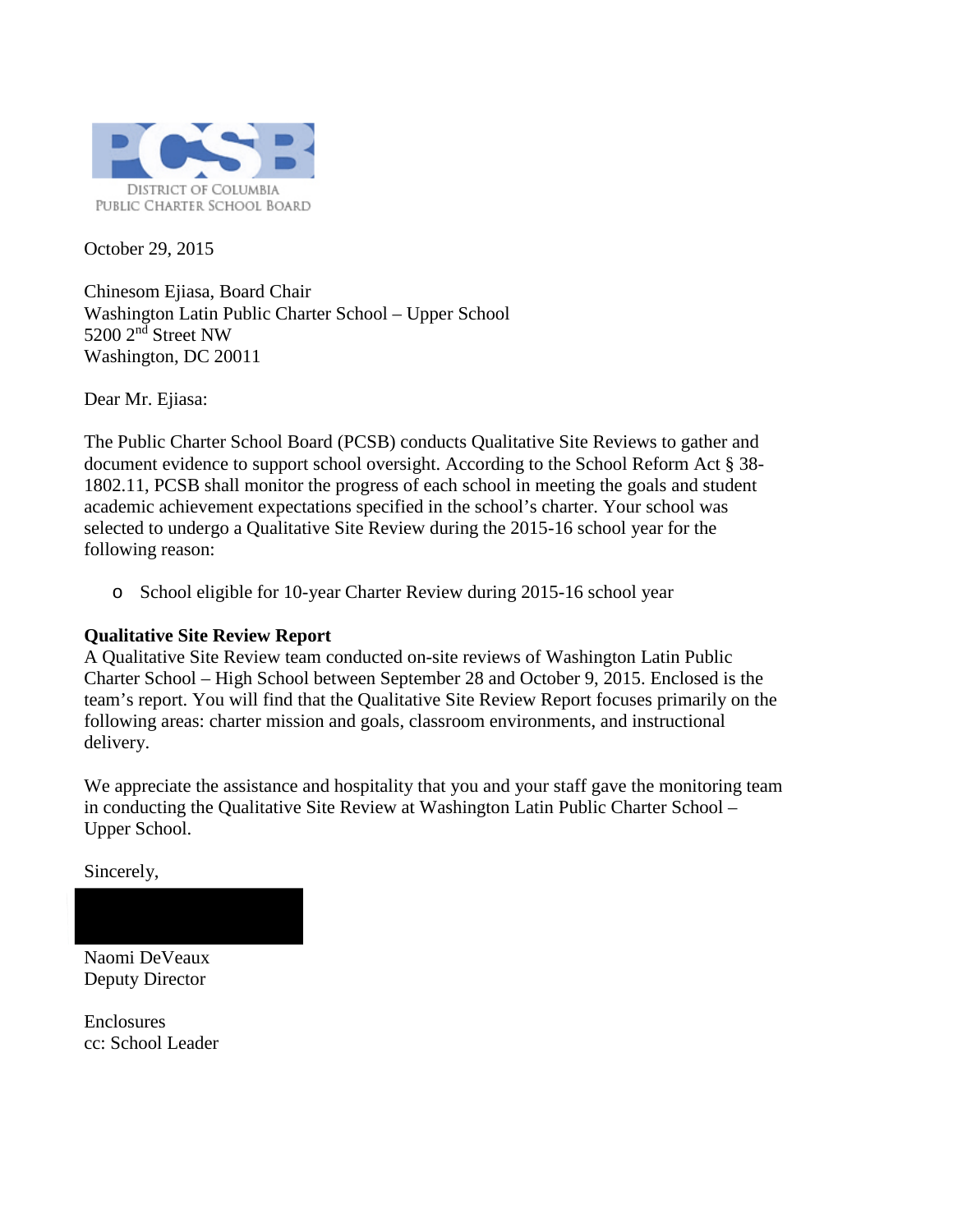### **Qualitative Site Review Report**

**Date:** October 29, 2015 **Campus Name:** Washington Latin Public Charter School – Upper School **Ward:** 4 **Grade levels in school year 2015-16:** 9-12 **Enrollment in school year 2015-16:** 319 **Reason for visit:** 10-year review **Two-week window:** September 28 – October 9, 2015 **Number of observations:** 30

#### **Summary**

The mission of Washington Latin Public Charter School – Upper School (Washington Latin PCS – US) is as follows: Washington Latin Public Charter School provides a challenging, classical education that is accessible to students throughout the District of Columbia. The school offers a robust curriculum outside of the core subjects: students had access to a variety of high-level language classes, art, music, and extracurricular clubs such as Anime, poetry, and philosophy.

The QSR team scored 86% of the observations as distinguished or proficient in the Classroom Environment domain. Students were well behaved and respectful of their teachers and peers. In one observation students completed a gallery walk in the hallway without disrupting other classes. In most observations there was little or no need for teacher intervention in student behavior, and when teachers did intervene, it was quiet and non-disruptive, often using physical proximity or brief cues. The QSR team noted student behavior in a few observations that was vastly different from the otherwise high standard for excellent and often student-driven behavior management in the majority of observations.

The QSR team scored 81% of the observations as distinguished or proficient in the Instruction domain. In many observations students had the opportunity and ability to drive their learning through in-depth, thoughtful discussions. Teachers used effective instructional strategies for differentiation including: scaffolding challenging content; use of overhead projectors and videos for visual supports; repetition of directions and information; breaking down long-term assignments into smaller, more manageable chunks; and use of software such as Noodle Tools and Google Drives for completion of long-term research and writing assignments. In some observations, however, there was little differentiation: all students worked on the same content, completed the same assignments and used the same processes for learning.

Prior to the two-week window, Washington Latin PCS – US provided answers to specific questions posed by PCSB regarding the provision of instruction to students with disabilities in the Special Education Questionnaire. Responses from the questionnaire indicated that special education services are provided using a full-inclusion model, where special-education teachers push into general education classroom settings to support general education teachers, and to provide students with Individualized Education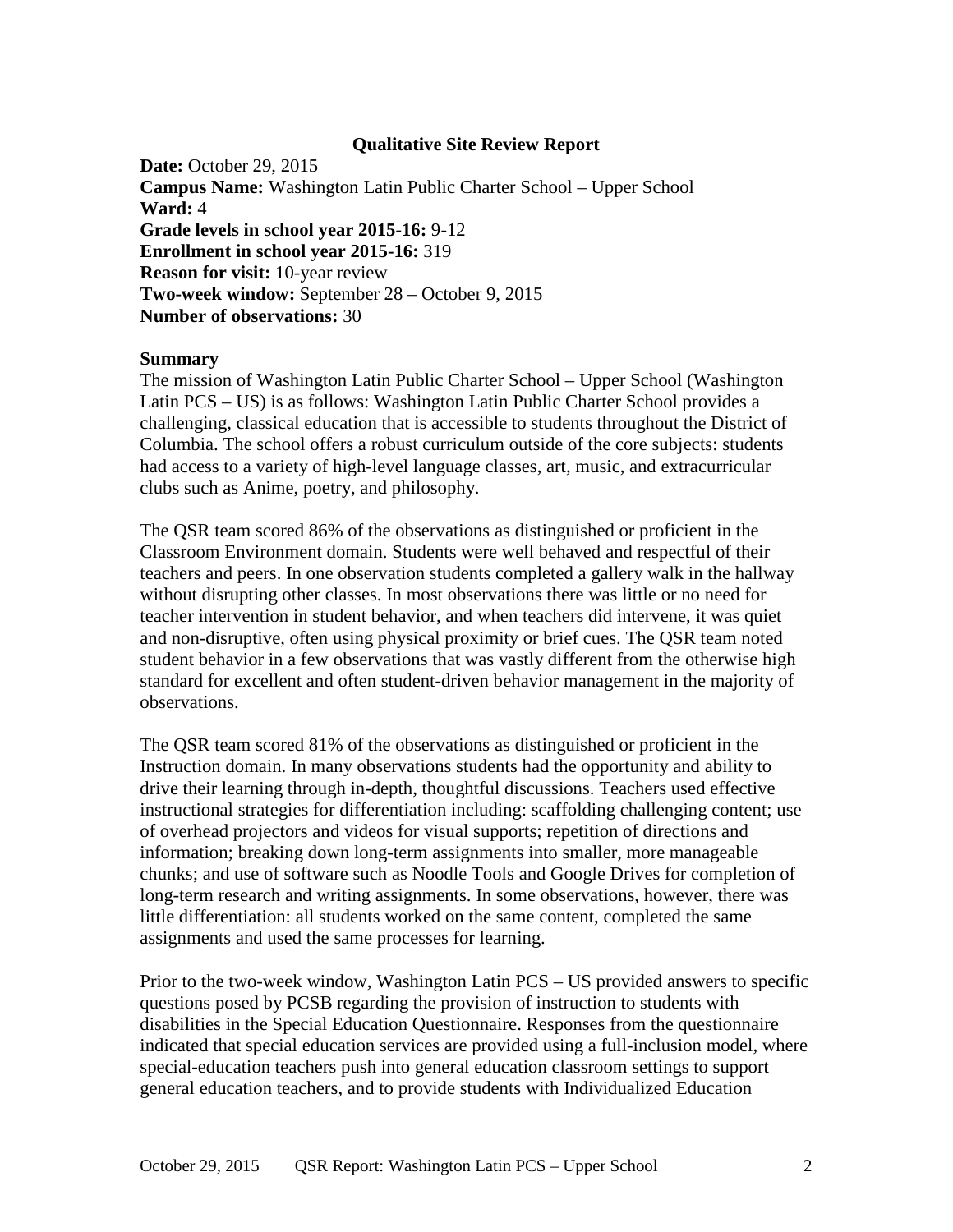Program (IEPs) required instructional/testing accommodations, special education services and supplemental supports. The Special Education Consultant who served on the team observed services being provided using an inclusion model, where both a general education and special education teacher collaborated to provide instruction and academic supports to students with and without disabilities. Classes were taught using a Team Teaching model. With this model both educators in the classroom shared the instructional role and provided comparable instruction and support to all of the students in their classes. The special education teachers did not limit their support and services to students receiving special education services, rather they were observed providing instruction, feedback and support to all of the students in their class (both those with and without IEPs). In the co-taught classrooms instruction and support took the form of one-on-one, small group, and whole group activities.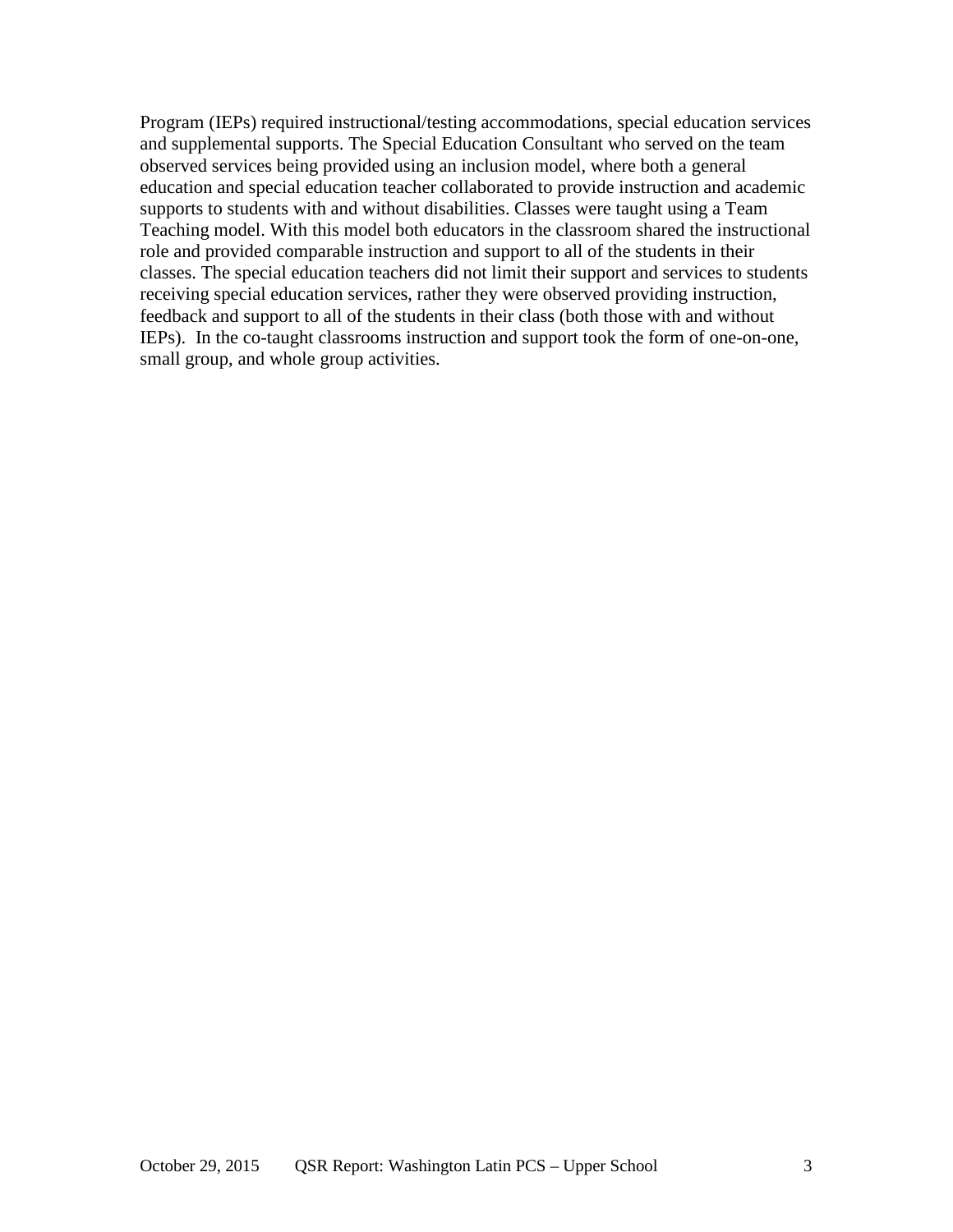## **CHARTER MISSION, GOALS, AND ACADEMIC ACHIEVEMENT EXPECTATIONS**

This table summarizes Washington Latin Public Charter School's goals and academic achievement expectations as detailed in its charter and subsequent Accountability Plans, and the evidence that the Qualitative Site Review (QSR) team observed of the school meeting those goals during the Qualitative Site Visit.

| <b>Mission and Goals</b>                                                                                                                                                   | <b>Evidence</b>                                                                                                                                                                                                                                                                                                                                                                                                                                                                                                                                                                                                                                                                                                                                                                                                                                                                                                                                                                                                                                                   |
|----------------------------------------------------------------------------------------------------------------------------------------------------------------------------|-------------------------------------------------------------------------------------------------------------------------------------------------------------------------------------------------------------------------------------------------------------------------------------------------------------------------------------------------------------------------------------------------------------------------------------------------------------------------------------------------------------------------------------------------------------------------------------------------------------------------------------------------------------------------------------------------------------------------------------------------------------------------------------------------------------------------------------------------------------------------------------------------------------------------------------------------------------------------------------------------------------------------------------------------------------------|
| Mission: Washington Latin Public Charter<br>School provides a challenging, classical<br>education that is accessible to students<br>throughout the District of Columbia.   | The QSR team saw evidence that the<br>school is fulfilling its mission. The<br>academic program was rigorous: the QSR<br>team observed several Advanced<br>Placement classes; students demonstrated<br>higher-order thinking skills including<br>synthesis, evaluation, and analysis; and<br>86% of observations were rated<br>distinguished or proficient or Distinguished<br>in the Instruction domain.<br>The QSR team also observed some<br>examples of in-depth engagement with a<br>classical education. In one observation<br>students were studying <i>The Odyssey</i> ; in<br>another, students held a complex<br>conversation on theories of government; in<br>a third, students learned about the Roman<br>Emperor Otto I. As evidenced by the class<br>listing, students are also offered a wide<br>variety of foreign languages, including<br>Chinese, Latin, French and Arabic.<br>The hallways are also devoted to a classical<br>education, with carefully chosen quotes<br>from classic authors. These are sprinkled<br>throughout the building. |
| Goals:                                                                                                                                                                     |                                                                                                                                                                                                                                                                                                                                                                                                                                                                                                                                                                                                                                                                                                                                                                                                                                                                                                                                                                                                                                                                   |
| PMF Goal #1: Student Progress -<br>Academic Improvement over time<br>Effective instruction supporting student<br>academic progress and achievement in<br>reading and math. | The quality of Classroom Environment and<br>Instruction across the school are strong<br>evidence of achievement of this goal: in<br>both domains, the QSR team scored more<br>than 80% of classrooms as distinguished or<br>proficient. Most classrooms operated<br>effectively with established routines and                                                                                                                                                                                                                                                                                                                                                                                                                                                                                                                                                                                                                                                                                                                                                     |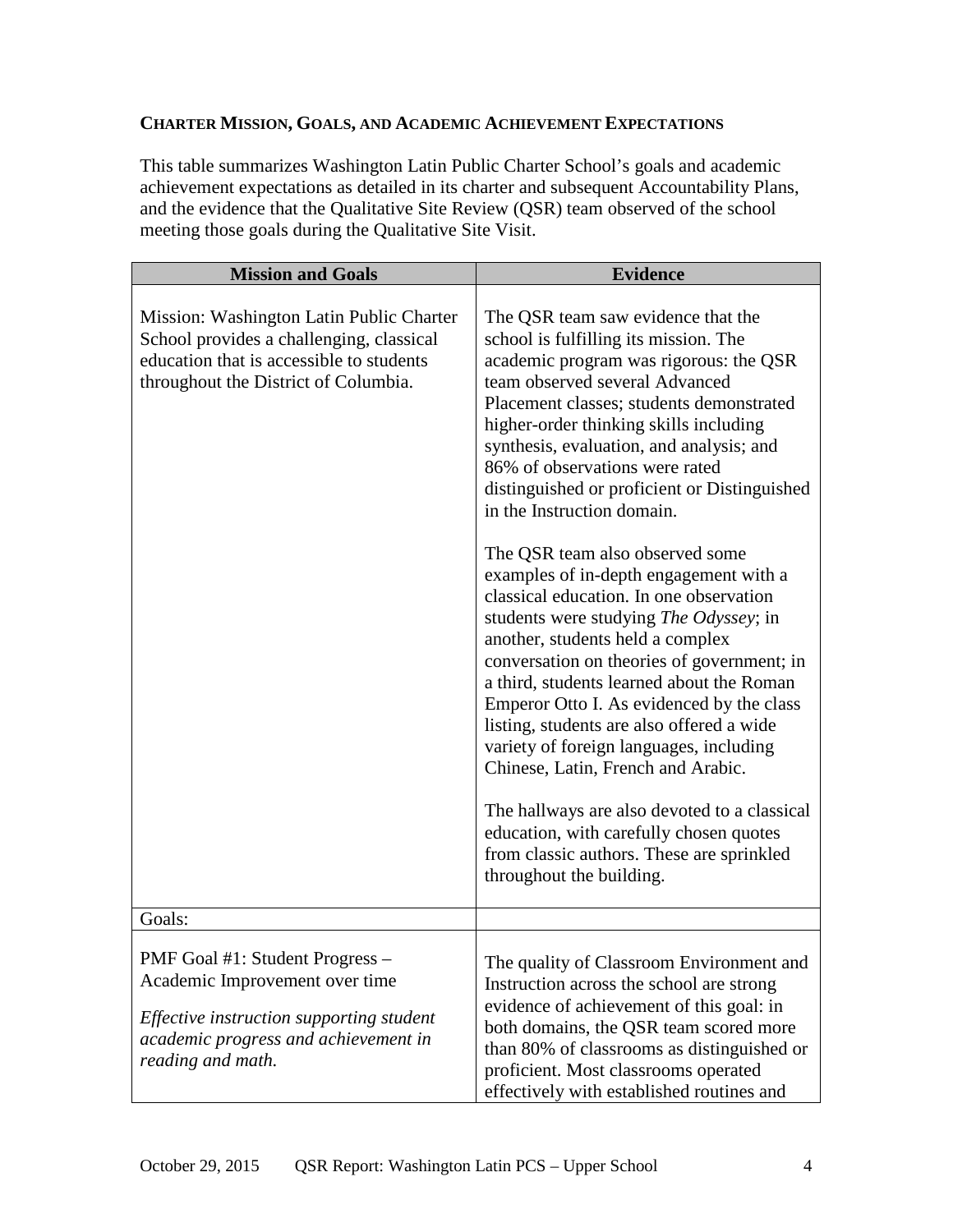| <b>Mission and Goals</b>                                                                                                                                                                                                                                                                                                     | <b>Evidence</b>                                                                                                                                                                                                                                                                                                                                                                                                                                                                                                                                                        |
|------------------------------------------------------------------------------------------------------------------------------------------------------------------------------------------------------------------------------------------------------------------------------------------------------------------------------|------------------------------------------------------------------------------------------------------------------------------------------------------------------------------------------------------------------------------------------------------------------------------------------------------------------------------------------------------------------------------------------------------------------------------------------------------------------------------------------------------------------------------------------------------------------------|
|                                                                                                                                                                                                                                                                                                                              | engaging lessons that resulted in students<br>on-task and respecting one-another and the<br>teachers. Observers noted students<br>participating in thoughtful discussions,<br>engaging with the learning activities, and<br>guiding their own learning through choice<br>activities.                                                                                                                                                                                                                                                                                   |
| PMF Goal #2: Student Achievement –<br>Meeting or exceeding academic standards<br>Moving students to advanced levels of<br>proficiency in reading and math<br>PMF Goal $# 3$ : Gateway – Outcomes in<br>key subjects that predict future educational<br>success<br>Outcomes aligned to College and Career<br><b>Readiness</b> | English language arts and math classes<br>offered content that was on or above grade<br>level. The quality of teaching and learning<br>was very high in most classes. Students<br>engaged in tasks that required higher order<br>thinking skills including synthesis,<br>evaluation, and analysis with enthusiasm<br>and energy. In math labs in particular,<br>students seemed to have the opportunity to<br>work at their own pace. In the limited<br>examples of weak classroom or behavior<br>management, learning was not disrupted<br>but may have been delayed. |
| PMF Goal #4: Leading Indicators –<br>Predictors of future student progress and<br>achievement<br>Culture of learning and support in the<br>classrooms                                                                                                                                                                        | The classroom and school culture was<br>consistently positive and committed to<br>learning during the QSR team's<br>observations. Students were respectful and<br>on-task. Students and teachers<br>demonstrated genuine enthusiasm for the<br>content and learning, demonstrated through<br>expressive body language, enthusiastic<br>tones of voice, and comments such as, "It<br>doesn't matter if you are wrong. You are<br>brave, which is just as important."                                                                                                    |
| Governance                                                                                                                                                                                                                                                                                                                   | A PCSB staff member attended the<br>Washington Latin PCS Board of Trustees<br>meeting on August 26, 2015. A quorum<br>was present. One member attended via<br>video conference call. The board discussed<br>developing an expansion plan, committee<br>membership, discipline data, aligning<br>board and staff goals, a financial update,                                                                                                                                                                                                                             |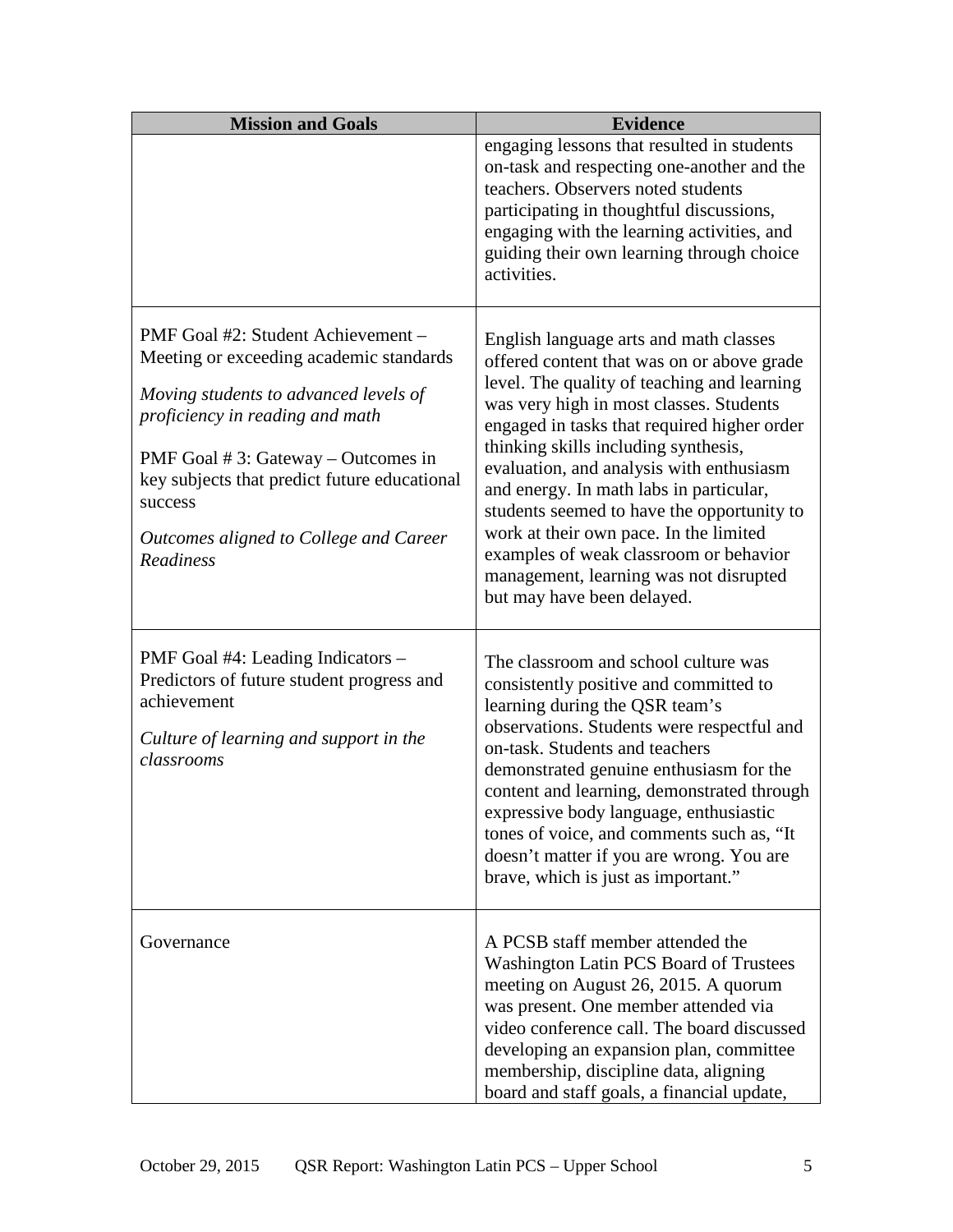| <b>Mission and Goals</b> | <b>Evidence</b>                                                                                                                                                   |
|--------------------------|-------------------------------------------------------------------------------------------------------------------------------------------------------------------|
|                          | and an academic update. The search<br>committee gave an update regarding the<br>search for a new head of school. Finally the<br>board heard a presentation of the |
|                          | accreditation report.                                                                                                                                             |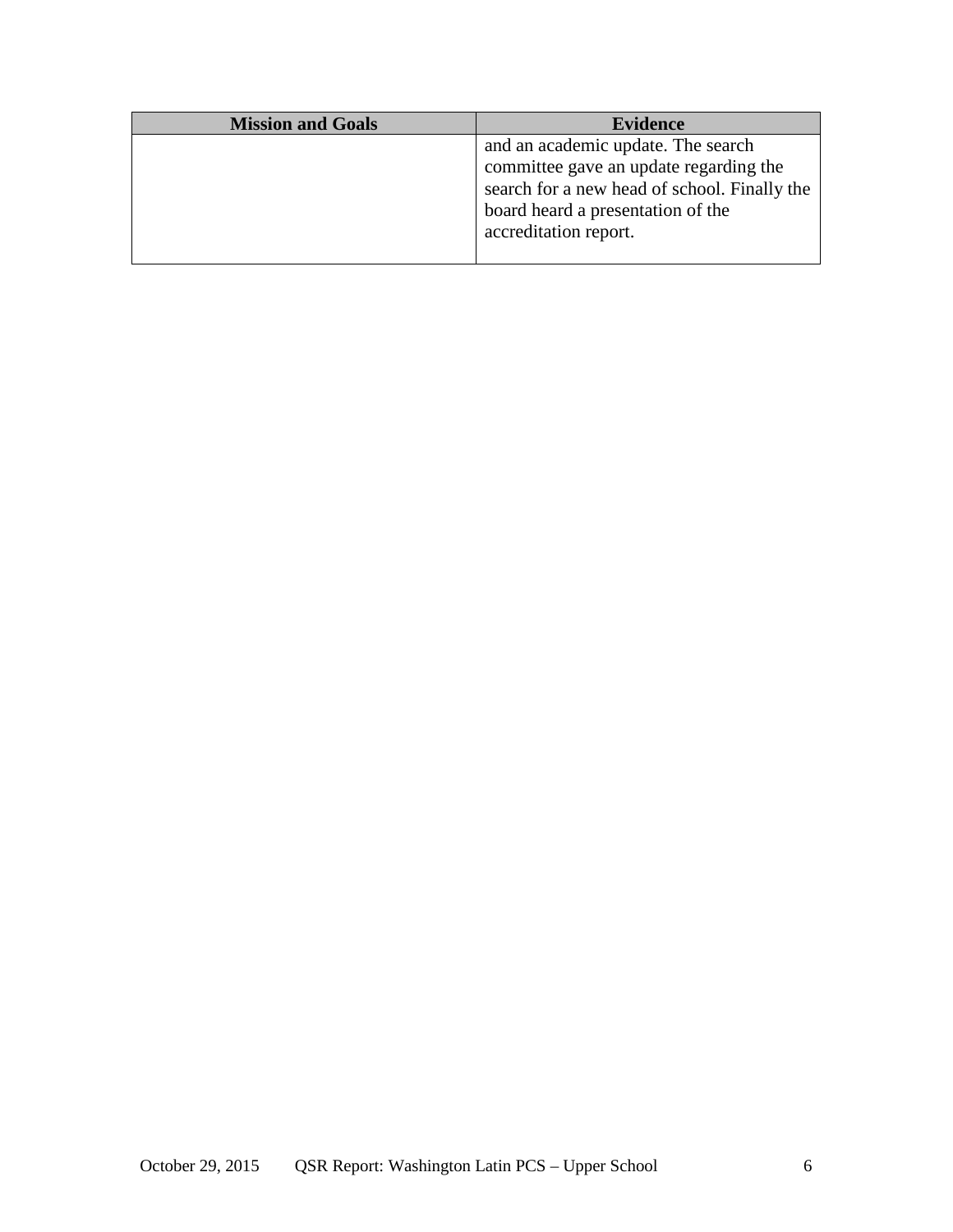## **THE CLASSROOM ENVIRONMENT1**

This table summarizes the school's performance on the Classroom Environments domain of the rubric during the unannounced visits. The label definitions for classroom observations of "distinguished," "proficient," "basic," and "unsatisfactory" are those from the Danielson framework. The QSR team scored 86% of classrooms as "distinguished" or "proficient" for the Classroom Environment domain.

| <b>The</b><br><b>Classroom</b>                                                                                                                                                                                                    |                                                                                                                                                                                                                                                                |                           |     |
|-----------------------------------------------------------------------------------------------------------------------------------------------------------------------------------------------------------------------------------|----------------------------------------------------------------------------------------------------------------------------------------------------------------------------------------------------------------------------------------------------------------|---------------------------|-----|
| <b>Environment</b>                                                                                                                                                                                                                | <b>Evidence Observed</b>                                                                                                                                                                                                                                       | <b>School Wide Rating</b> |     |
| <b>Creating an</b><br><b>Environment</b><br>of Respect<br>and Rapport                                                                                                                                                             | The QSR team scored 90% of the observations<br>as distinguished or proficient in this domain.<br>Teachers and students used words like "thank"<br>you" and "good job." In one observation, a                                                                   | Distinguished             | 21% |
|                                                                                                                                                                                                                                   | student checked to make sure their peers had<br>opportunities to share before they spoke again.<br>Students demonstrated genuine concern for one<br>another. One student took the initiative to get a<br>tissue for another student.                           | Proficient                | 69% |
|                                                                                                                                                                                                                                   | The QSR team rated 10% of the observations as<br>basic in this component. In a few observations<br>there were cases of students demonstrating<br>disrespect for the teacher, such as continuing to<br>talk out of turn even after being instructed to<br>stop. |                           | 10% |
|                                                                                                                                                                                                                                   | The QSR team rated none of the observations<br>as unsatisfactory in this component.                                                                                                                                                                            | Unsatisfactory            | 0%  |
| <b>Establishing a</b><br><b>Culture for</b><br><b>Learning</b>                                                                                                                                                                    | The QSR team scored 83% of the observations<br>as distinguished or proficient in this<br>component. Students expressed genuine                                                                                                                                 | Distinguished             | 43% |
| enthusiasm and urgency around learning.<br>Students encouraged one another to take<br>intellectual risks and stayed engaged with the<br>content until they were satisfied that they had<br>fulfilled the questions asked of them. |                                                                                                                                                                                                                                                                | Proficient                | 40% |

<sup>&</sup>lt;sup>1</sup> Teachers may be observed more than once by different review team members.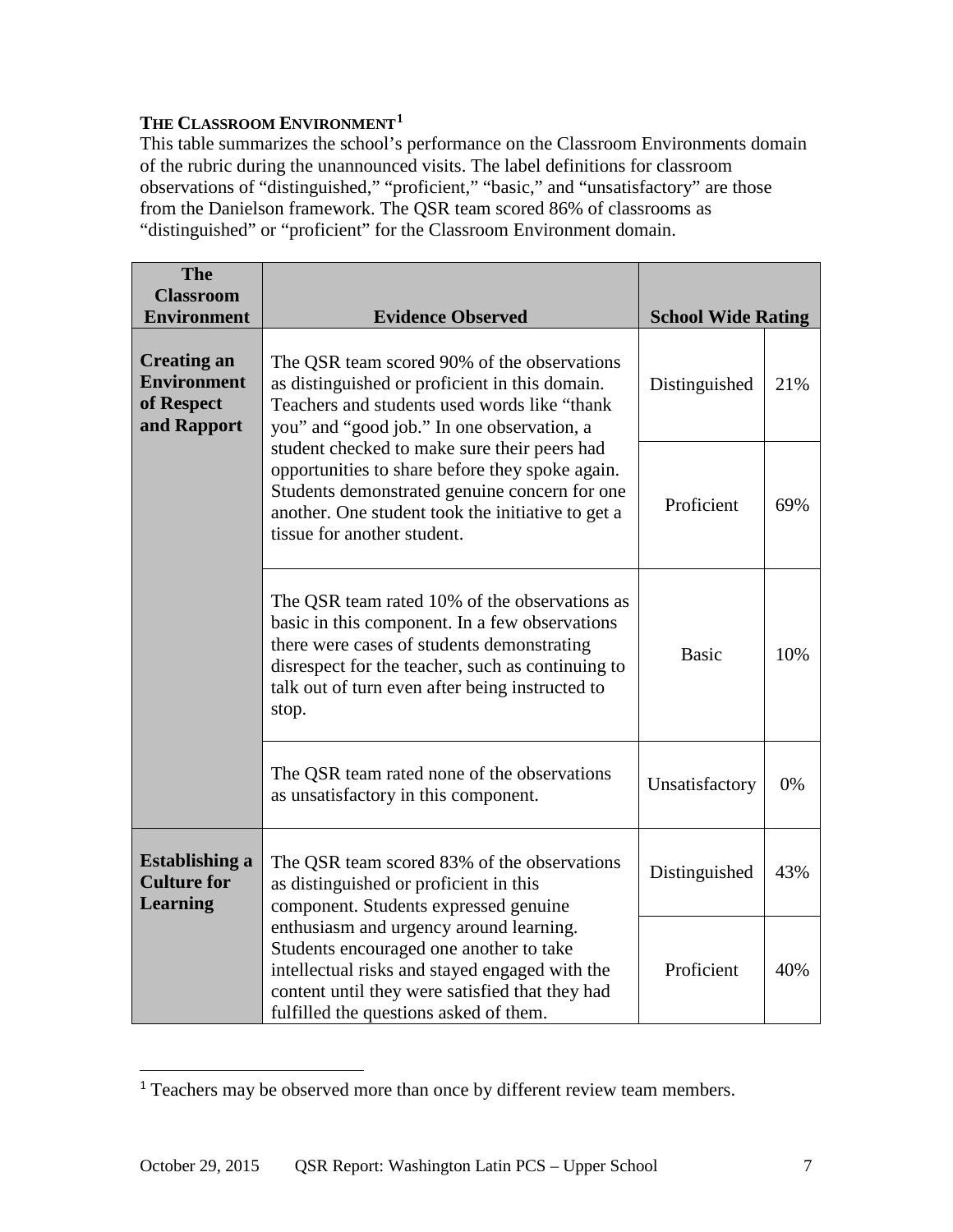| <b>The</b><br><b>Classroom</b><br><b>Environment</b>     | <b>Evidence Observed</b>                                                                                                                                                                                                                                                                       | <b>School Wide Rating</b> |     |
|----------------------------------------------------------|------------------------------------------------------------------------------------------------------------------------------------------------------------------------------------------------------------------------------------------------------------------------------------------------|---------------------------|-----|
|                                                          | The QSR team rated 17% of the observations as<br>basic in Establishing a Culture for Learning. In<br>some observation students had their heads<br>down on their desks or teachers did not<br>communicate the importance of the content or<br>activities.                                       |                           | 17% |
|                                                          | The QSR team rated none of the observations<br>as unsatisfactory in this component.                                                                                                                                                                                                            | Unsatisfactory            | 0%  |
| <b>Managing</b><br><b>Classroom</b><br><b>Procedures</b> | The QSR team scored 87% of the observations<br>as distinguished or proficient in this<br>component. Teachers managed classrooms<br>smoothly. Teachers relied on students to<br>support the efficient operations of the class,<br>such as by collecting homework assignments or                 | Distinguished             | 20% |
|                                                          | by beginning Do Now/warm-up activities upon<br>entering the classroom without being prompted.<br>Transitions between activities were effective<br>with little or no lost instructional time. Students<br>who completed activities early began reading<br>independently without being prompted. |                           | 67% |
|                                                          | The QSR team scored 13% of the observations<br>as basic. In these observations there was little<br>evidence of established procedures. In one<br>instance students took out the prior night's<br>homework, but it was never collected or<br>reviewed.                                          | <b>Basic</b>              | 13% |
|                                                          | The QSR team rated none of the observations<br>as unsatisfactory in this component.                                                                                                                                                                                                            | Unsatisfactory            | 0%  |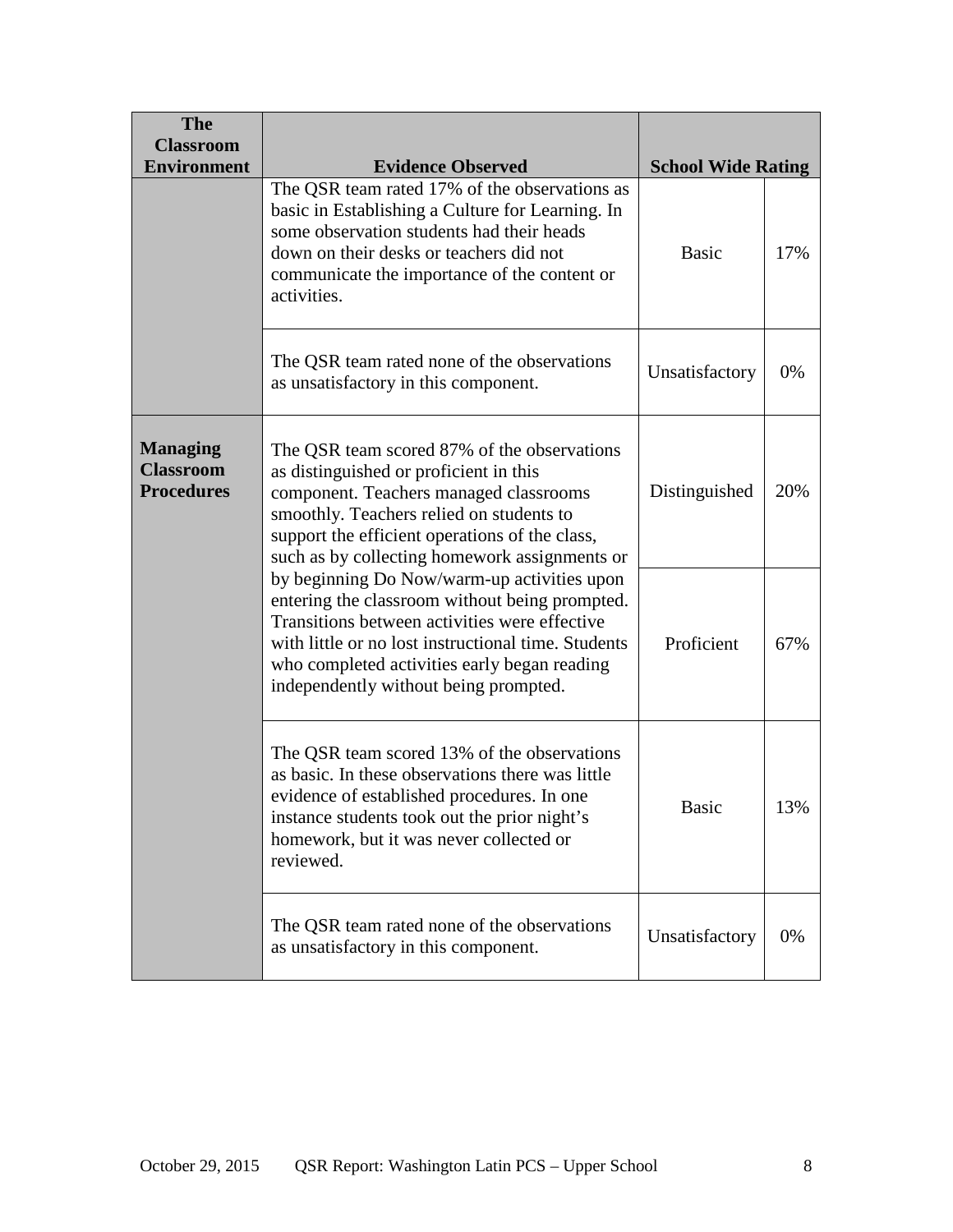| <b>The</b><br><b>Classroom</b><br><b>Environment</b> | <b>Evidence Observed</b>                                                                                                                                                                                                                                                                                                   | <b>School Wide Rating</b> |     |
|------------------------------------------------------|----------------------------------------------------------------------------------------------------------------------------------------------------------------------------------------------------------------------------------------------------------------------------------------------------------------------------|---------------------------|-----|
| <b>Managing</b><br><b>Student</b><br><b>Behavior</b> | The QSR team scored 83% of the observations<br>as distinguished or proficient in this<br>component. Students managed their own<br>behavior and gently reminded others about<br>proper behavior. One student asked others not                                                                                               | Distinguished             | 30% |
|                                                      | to laugh during a song because they were being<br>recorded. In some observations teachers<br>managed behavior through proximity (e.g.,<br>standing next to a student with his head on the<br>table) without words or interruptions of<br>classroom activities.                                                             |                           | 53% |
|                                                      | The QSR team scored 17% of the observations<br>as basic. In these observations students<br>repeatedly did not comply with instructions,<br>such as to remove jackets or hoods, or to stop<br>talking out of turn and off topic. In a few<br>observations teachers repeatedly hushed<br>students without consistent effect. | <b>Basic</b>              | 17% |
|                                                      | The QSR team rated none of the observations<br>as unsatisfactory in this component.                                                                                                                                                                                                                                        | Unsatisfactory            | 0%  |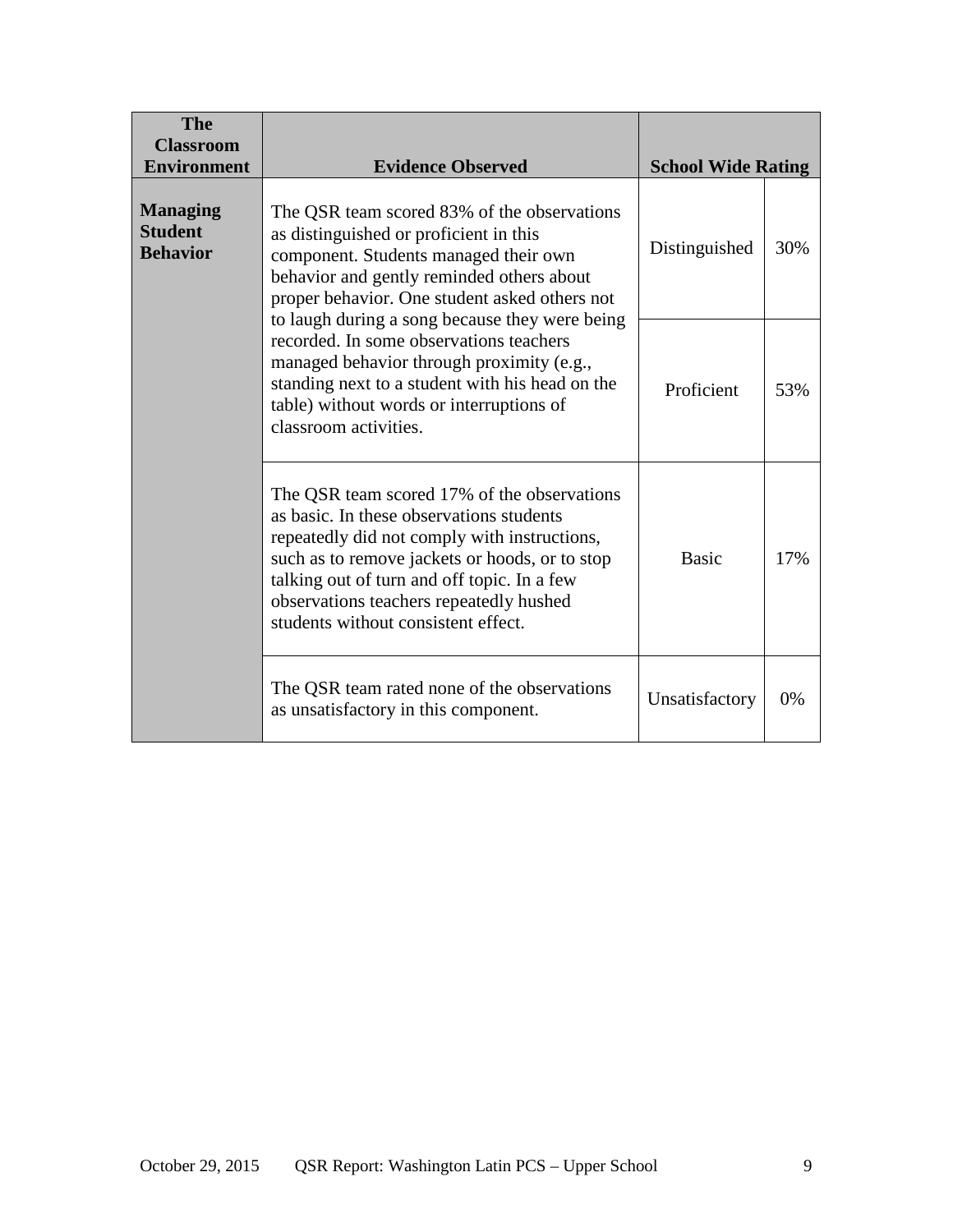## **INSTRUCTION**

This table summarizes the school's performance on the Instruction domain of the rubric during the unannounced visits. The label definitions for classroom observations of "distinguished," "proficient," "basic," and "unsatisfactory" are those from the Danielson framework. The QSR team scored 81% of classrooms as "distinguished" or "proficient" for the Instruction domain.

| <b>Instruction</b>                                                                                                                                                                                                                                                                                                                                                                                                                            | <b>Evidence Observed</b>                                                                                                                                                                                                                                                                                                                                             | <b>School Wide Rating</b> |     |
|-----------------------------------------------------------------------------------------------------------------------------------------------------------------------------------------------------------------------------------------------------------------------------------------------------------------------------------------------------------------------------------------------------------------------------------------------|----------------------------------------------------------------------------------------------------------------------------------------------------------------------------------------------------------------------------------------------------------------------------------------------------------------------------------------------------------------------|---------------------------|-----|
| <b>Communicating with</b><br><b>Students</b>                                                                                                                                                                                                                                                                                                                                                                                                  | The QSR team scored 90% of the<br>observations as distinguished or<br>proficient in this component. Teachers<br>communicated effectively with clear<br>directions and purpose for the lesson.<br>Teachers and students referenced prior<br>lessons and situated the day's lesson<br>within broader learning, such as "We're<br>going to finish [the topic we've been | Distinguished             | 14% |
| discussing] today, which means the<br>questions are going to be a little bit more<br>aggressive." Teachers also provided<br>students with reference guides for<br>completing activities. In a few<br>observations teachers warned students to<br>be particularly careful around areas that<br>might be confusing, such as the<br>difference between speed and velocity or<br>saying, "This is going to mess with your<br>heads a little bit." |                                                                                                                                                                                                                                                                                                                                                                      | Proficient                | 76% |
|                                                                                                                                                                                                                                                                                                                                                                                                                                               | The QSR team scored 10% of the<br>observations as basic. In these<br>observations assignments were<br>confusing as evidenced by students<br>asking teachers to repeat directions<br>multiple times after the activity had<br>begun. In very rare cases teachers made<br>content errors and were corrected by<br>students.                                            | <b>Basic</b>              | 10% |
|                                                                                                                                                                                                                                                                                                                                                                                                                                               | The QSR team rated none of the<br>observations as unsatisfactory in this<br>component.                                                                                                                                                                                                                                                                               | Unsatisfactory            | 0%  |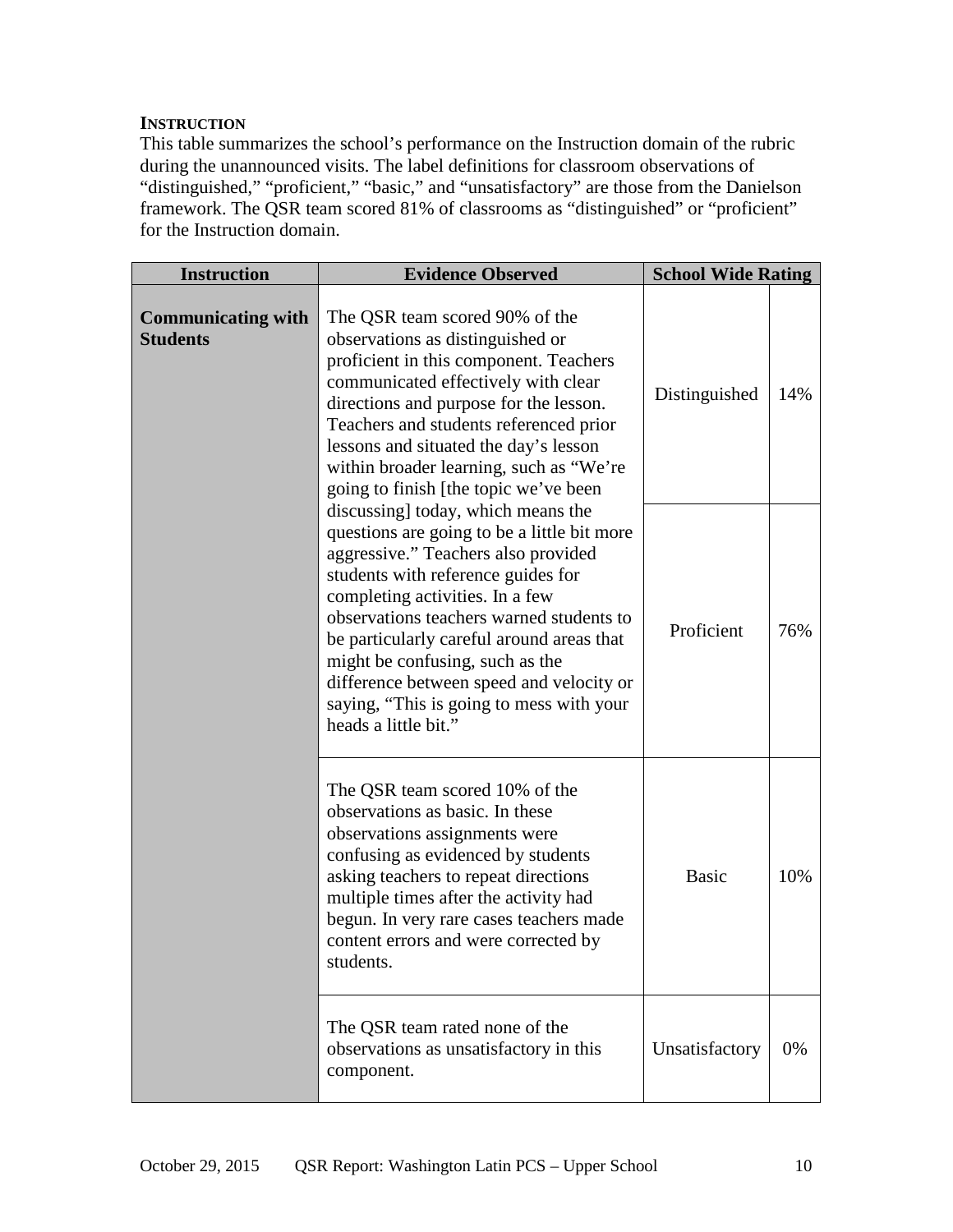| <b>Instruction</b>                                                                                                                                                                                                                                                                                                                                                                                                                                                                                                                                                                                                                                                | <b>Evidence Observed</b><br><b>School Wide Rating</b>                                                                                                                                                                                                                                                                                                                                                                            |                |     |
|-------------------------------------------------------------------------------------------------------------------------------------------------------------------------------------------------------------------------------------------------------------------------------------------------------------------------------------------------------------------------------------------------------------------------------------------------------------------------------------------------------------------------------------------------------------------------------------------------------------------------------------------------------------------|----------------------------------------------------------------------------------------------------------------------------------------------------------------------------------------------------------------------------------------------------------------------------------------------------------------------------------------------------------------------------------------------------------------------------------|----------------|-----|
| <b>Using</b><br>The QSR team scored 68% of the<br><b>Questioning/Prompts</b><br>observations as distinguished or<br>and Discussion<br>proficient in this component. Teachers<br><b>Techniques</b><br>used high-order thinking questioning and<br>discussion techniques. Questions<br>required deeper thought, such as "Why<br>is it disgraceful?" or "What does he want<br>to come out of his speech?" Students<br>were often the main drivers of class<br>discussions. In one observation the<br>teacher only spoke to ask clarifying<br>questions or dig for more evidence. One<br>student asked the teacher "How?" and<br>the teacher asked "How?" back to the |                                                                                                                                                                                                                                                                                                                                                                                                                                  | Distinguished  | 18% |
|                                                                                                                                                                                                                                                                                                                                                                                                                                                                                                                                                                                                                                                                   |                                                                                                                                                                                                                                                                                                                                                                                                                                  | Proficient     | 50% |
|                                                                                                                                                                                                                                                                                                                                                                                                                                                                                                                                                                                                                                                                   | The QSR team scored 29% of the<br>observations as basic in this component.<br>In these observations discussions were<br>much more limited. Teachers focused on<br>having students recall information, such<br>as defining the format for citations or<br>naming the author of a work. Questions<br>tended to be rapid fire and all posed by<br>the teacher. Not all students participated<br>in discussions in these classrooms. | <b>Basic</b>   | 29% |
|                                                                                                                                                                                                                                                                                                                                                                                                                                                                                                                                                                                                                                                                   | The QSR team rated less than 10% of<br>the observations as unsatisfactory in this<br>component.                                                                                                                                                                                                                                                                                                                                  | Unsatisfactory | 4%  |
| <b>Engaging Students</b><br>in Learning                                                                                                                                                                                                                                                                                                                                                                                                                                                                                                                                                                                                                           | The QSR team rated 83% of the<br>observations as distinguished or<br>proficient in this component. Students<br>worked on activities aligned with the<br>lesson objectives. Students were given<br>multiple ways to access materials, such<br>as watching a video and reading a<br>printed transcript of a speech. Pacing<br>was appropriate to allow for intellectual<br>engagement and students were able to                    | Distinguished  | 21% |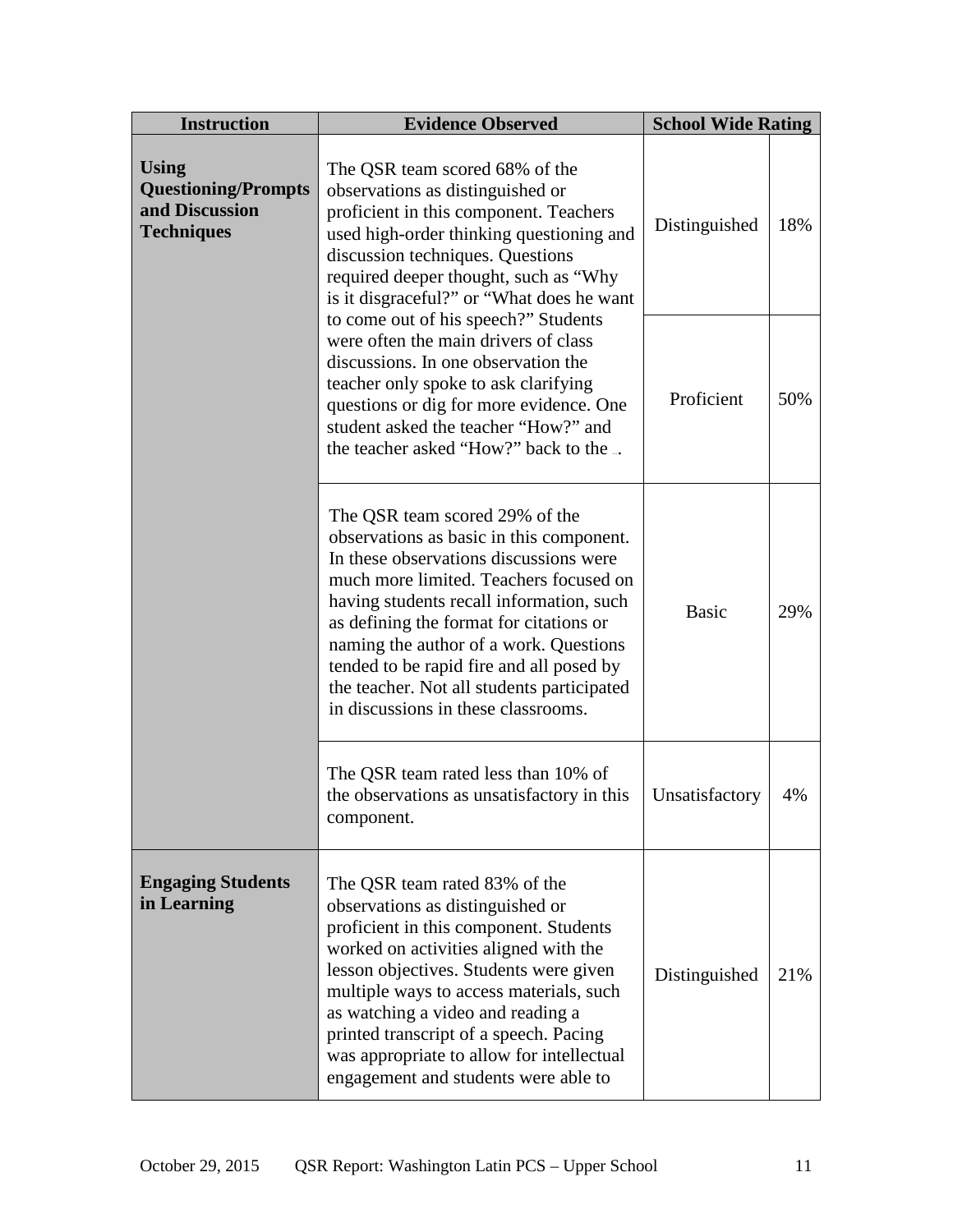| <b>Instruction</b>                                                                                                                                                                                                                              | <b>Evidence Observed</b>                                                                                                                                                                                                                                                                                                                                                                                                                                                       | <b>School Wide Rating</b> |     |
|-------------------------------------------------------------------------------------------------------------------------------------------------------------------------------------------------------------------------------------------------|--------------------------------------------------------------------------------------------------------------------------------------------------------------------------------------------------------------------------------------------------------------------------------------------------------------------------------------------------------------------------------------------------------------------------------------------------------------------------------|---------------------------|-----|
|                                                                                                                                                                                                                                                 | work at their pace, moving on to new<br>assignments when ready. There were<br>multiple groupings of students within<br>some classrooms, such as half the<br>students participating in a Socratic<br>seminar and the other half taking notes<br>and drawing inferences. In some<br>observations students were able to drive<br>the content of the discussion through<br>their questioning and inferences, leading<br>to very high engagement and enthusiasm<br>for the content. |                           | 62% |
|                                                                                                                                                                                                                                                 | The QSR team scored 17% of the<br>observations as basic. In these<br>observations students had only one way<br>to complete the activities or learn the<br>content, such as by completing a<br>worksheet. Few students were<br>intellectually engaged and others tended<br>to talk off-topic or work on homework<br>for other classes.                                                                                                                                          | <b>Basic</b>              | 17% |
| The QSR team rated none of the<br>observations as unsatisfactory in this<br>component.                                                                                                                                                          |                                                                                                                                                                                                                                                                                                                                                                                                                                                                                | Unsatisfactory            | 0%  |
| <b>Using Assessment in</b><br>The QSR team scored 83% of the<br><b>Instruction</b><br>observations as distinguished or<br>proficient in this component. Teachers<br>constantly assessed student learning<br>through multiple methods, including |                                                                                                                                                                                                                                                                                                                                                                                                                                                                                | Distinguished             | 21% |
|                                                                                                                                                                                                                                                 | direct questioning, circulating to review<br>work, and engaging with small group<br>and large group discussions. In one<br>observation a teacher asked students to<br>remind her of the expectations for<br>journals.                                                                                                                                                                                                                                                          |                           | 62% |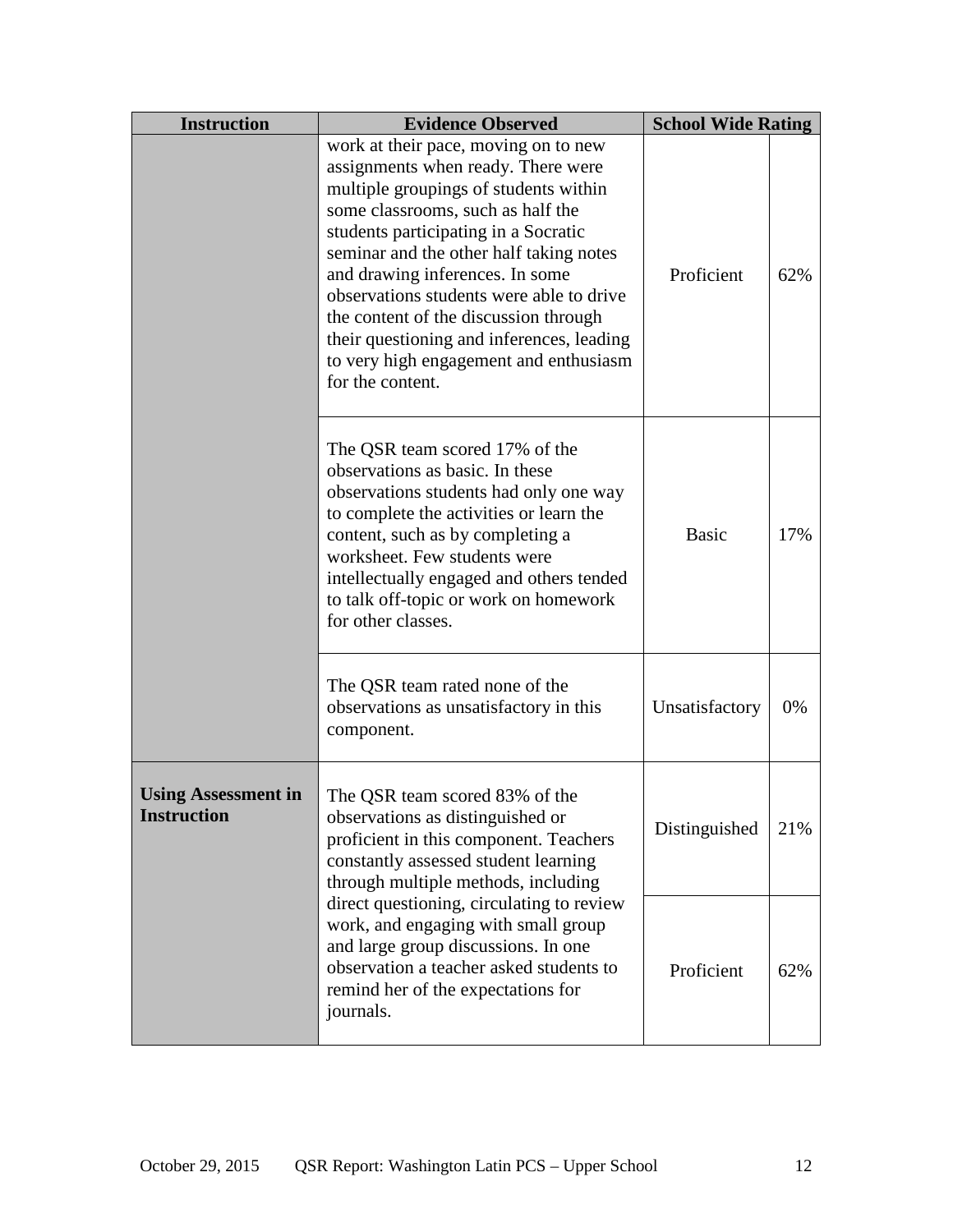| <b>Instruction</b> | <b>Evidence Observed</b>                                                                                                                                                                                                     | <b>School Wide Rating</b> |     |
|--------------------|------------------------------------------------------------------------------------------------------------------------------------------------------------------------------------------------------------------------------|---------------------------|-----|
|                    | The QSR team scored 14% of the<br>observations as basic. Assessment was<br>either not done or done primarily<br>through group questioning, without<br>opportunities to gauge individual<br>students' grasp of the materials. | <b>Basic</b>              | 14% |
|                    | The QSR team rated less than 10% of<br>the observations as unsatisfactory in this<br>component.                                                                                                                              | Unsatisfactory            | 3%  |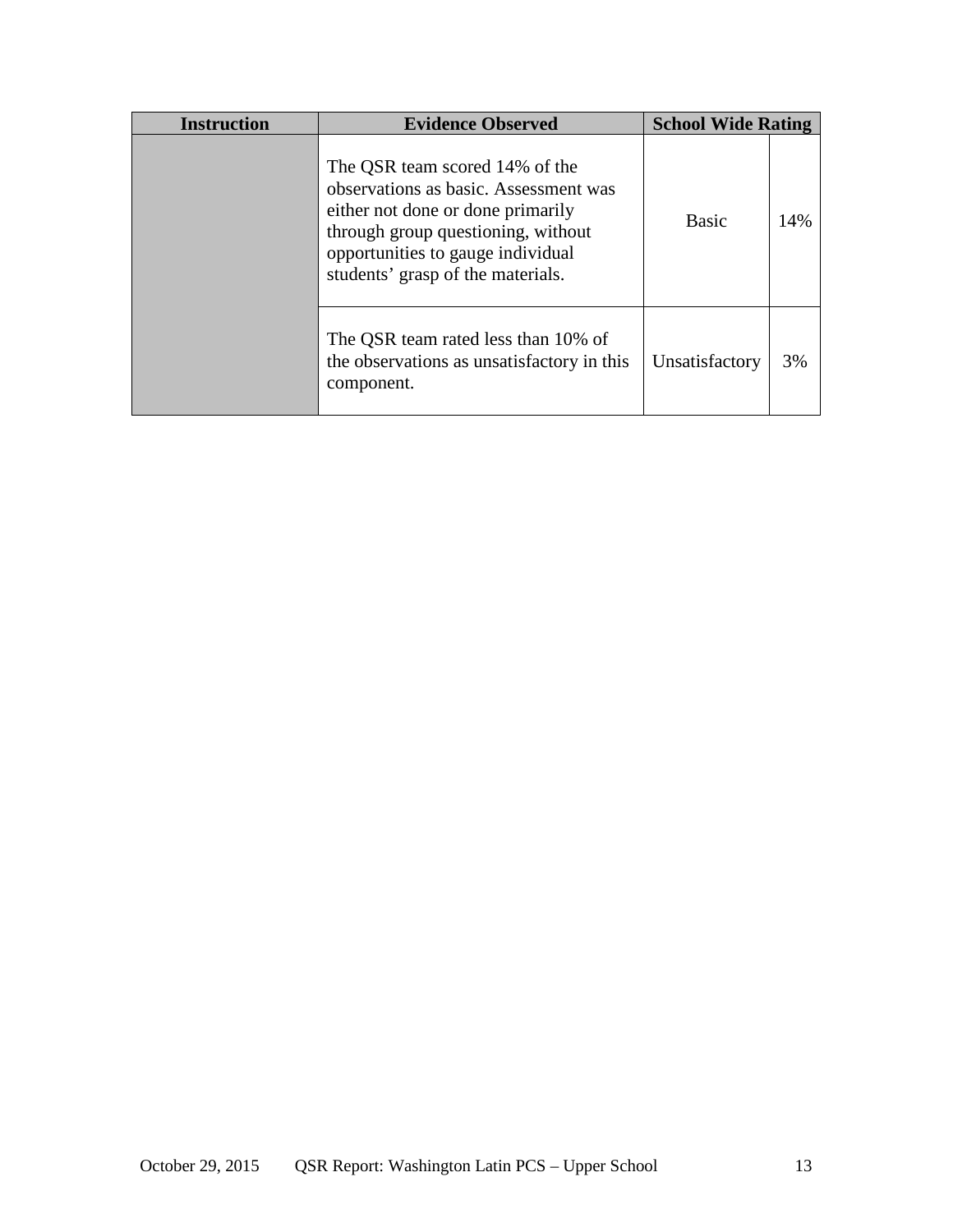| <b>The Classroom</b><br><b>Environment</b>                                          | Unsatisfactory                                                                                                                                                                                                                         | <b>Basic</b>                                                                                                                                                                                                                                                                                                                                          | Proficient                                                                                                                                                                                                                                                 | <b>Distinguished</b>                                                                                                                                                                                                                                                                                                                       |
|-------------------------------------------------------------------------------------|----------------------------------------------------------------------------------------------------------------------------------------------------------------------------------------------------------------------------------------|-------------------------------------------------------------------------------------------------------------------------------------------------------------------------------------------------------------------------------------------------------------------------------------------------------------------------------------------------------|------------------------------------------------------------------------------------------------------------------------------------------------------------------------------------------------------------------------------------------------------------|--------------------------------------------------------------------------------------------------------------------------------------------------------------------------------------------------------------------------------------------------------------------------------------------------------------------------------------------|
| <b>Creating an</b><br><b>Environment</b> of<br><b>Respect and</b><br><b>Rapport</b> | Classroom<br>interactions, both<br>between the<br>teacher and<br>students and<br>among students,<br>are negative or<br>inappropriate and<br>characterized by<br>sarcasm, putdowns,<br>or conflict.                                     | Classroom<br>interactions are<br>generally<br>appropriate and free<br>from conflict but<br>may be<br>characterized by<br>occasional displays<br>of insensitivity.                                                                                                                                                                                     | Classroom<br>interactions reflect<br>general warmth<br>and caring, and are<br>respectful of the<br>cultural and<br>developmental<br>differences among<br>groups of students.                                                                               | Classroom<br>interactions are<br>highly respectful,<br>reflecting genuine<br>warmth and caring<br>toward individuals.<br><b>Students</b><br>themselves ensure<br>maintenance of<br>high levels of<br>civility among<br>member of the<br>class.                                                                                             |
| <b>Establishing a</b><br><b>Culture for</b><br><b>Learning</b>                      | The classroom<br>does not represent<br>a culture for<br>learning and is<br>characterized by<br>low teacher<br>commitment to the<br>subject, low<br>expectations for<br>student<br>achievement, and<br>little student pride<br>in work. | The classroom<br>environment reflects<br>only a minimal<br>culture for learning,<br>with only modest or<br>inconsistent<br>expectations for<br>student<br>achievement, little<br>teacher commitment<br>to the subject, and<br>little student pride in<br>work. Both teacher<br>and students are<br>performing at the<br>minimal level to<br>"get by." | The classroom<br>environment<br>represents a<br>genuine culture for<br>learning, with<br>commitment to the<br>subject on the part<br>of both teacher<br>and students, high<br>expectations for<br>student<br>achievement, and<br>student pride in<br>work. | Students assumes<br>much of the<br>responsibility for<br>establishing a<br>culture for learning<br>in the classroom by<br>taking pride in their<br>work, initiating<br>improvements to<br>their products, and<br>holding the work to<br>the highest<br>standard. Teacher<br>demonstrates as<br>passionate<br>commitment to the<br>subject. |
| <b>Managing</b><br><b>Classroom</b><br><b>Procedures</b>                            | Classroom routines<br>and procedures are<br>either nonexistent<br>or inefficient,<br>resulting in the loss<br>of much instruction<br>time.                                                                                             | Classroom routines<br>and procedures have<br>been established but<br>function unevenly or<br>inconsistently, with<br>some loss of<br>instruction time.                                                                                                                                                                                                | Classroom routines<br>and procedures<br>have been<br>established and<br>function smoothly<br>for the most part,<br>with little loss of<br>instruction time.                                                                                                | Classroom routines<br>and procedures are<br>seamless in their<br>operation, and<br>students assume<br>considerable<br>responsibility for<br>their smooth<br>functioning.                                                                                                                                                                   |

## **APPENDIX I: THE CLASSROOM ENVIRONMENT OBSERVATION RUBRIC**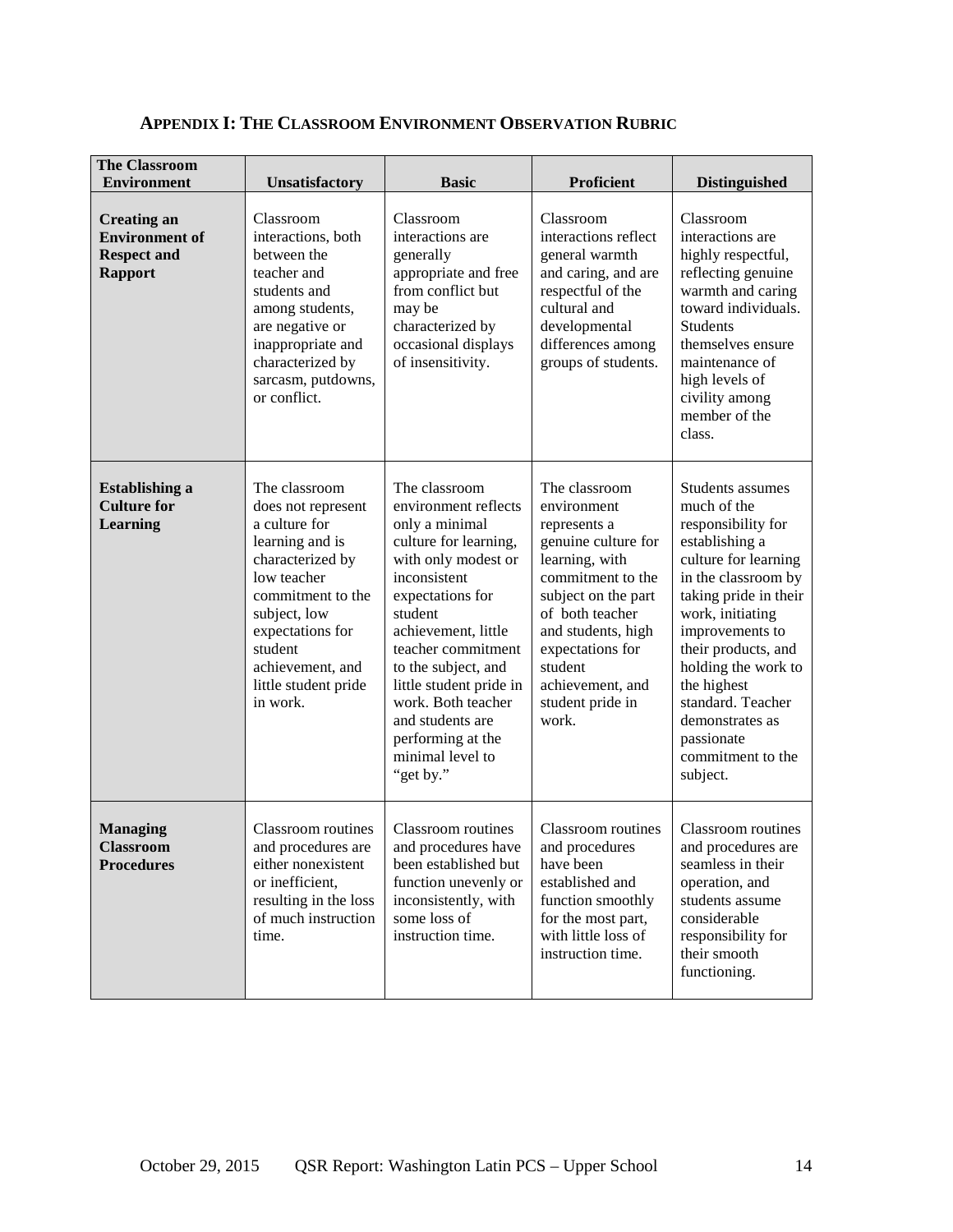| <b>The Classroom</b>                       |                                                                                                                                                                  |                                                                                                                                                                                                               |                                                                                                                                                                                                                  |                                                                                                                                                                                                                                                                                                                                                    |
|--------------------------------------------|------------------------------------------------------------------------------------------------------------------------------------------------------------------|---------------------------------------------------------------------------------------------------------------------------------------------------------------------------------------------------------------|------------------------------------------------------------------------------------------------------------------------------------------------------------------------------------------------------------------|----------------------------------------------------------------------------------------------------------------------------------------------------------------------------------------------------------------------------------------------------------------------------------------------------------------------------------------------------|
| <b>Environment</b>                         | <b>Unsatisfactory</b>                                                                                                                                            | <b>Basic</b>                                                                                                                                                                                                  | <b>Proficient</b>                                                                                                                                                                                                | <b>Distinguished</b>                                                                                                                                                                                                                                                                                                                               |
| <b>Managing Student</b><br><b>Behavior</b> | Student behavior is<br>poor, with no clear<br>expectations, no<br>monitoring of<br>student behavior,<br>and inappropriate<br>response to student<br>misbehavior. | Teacher makes an<br>effort to establish<br>standards of conduct<br>for students, monitor<br>student behavior,<br>and respond to<br>student misbehavior,<br>but these efforts are<br>not always<br>successful. | Teacher is aware of<br>student behavior,<br>has established<br>clear standards of<br>conduct, and<br>responds to student<br>misbehavior in<br>ways that are<br>appropriate and<br>respectful of the<br>students. | Student behavior is<br>entirely<br>appropriate, with<br>evidence of student<br>participation in<br>setting expectations<br>and monitoring<br>behavior.<br>Teacher's<br>monitoring of<br>student behavior is<br>subtle and<br>preventive, and<br>teachers' response<br>to student<br>misbehavior is<br>sensitive to<br>individual student<br>needs. |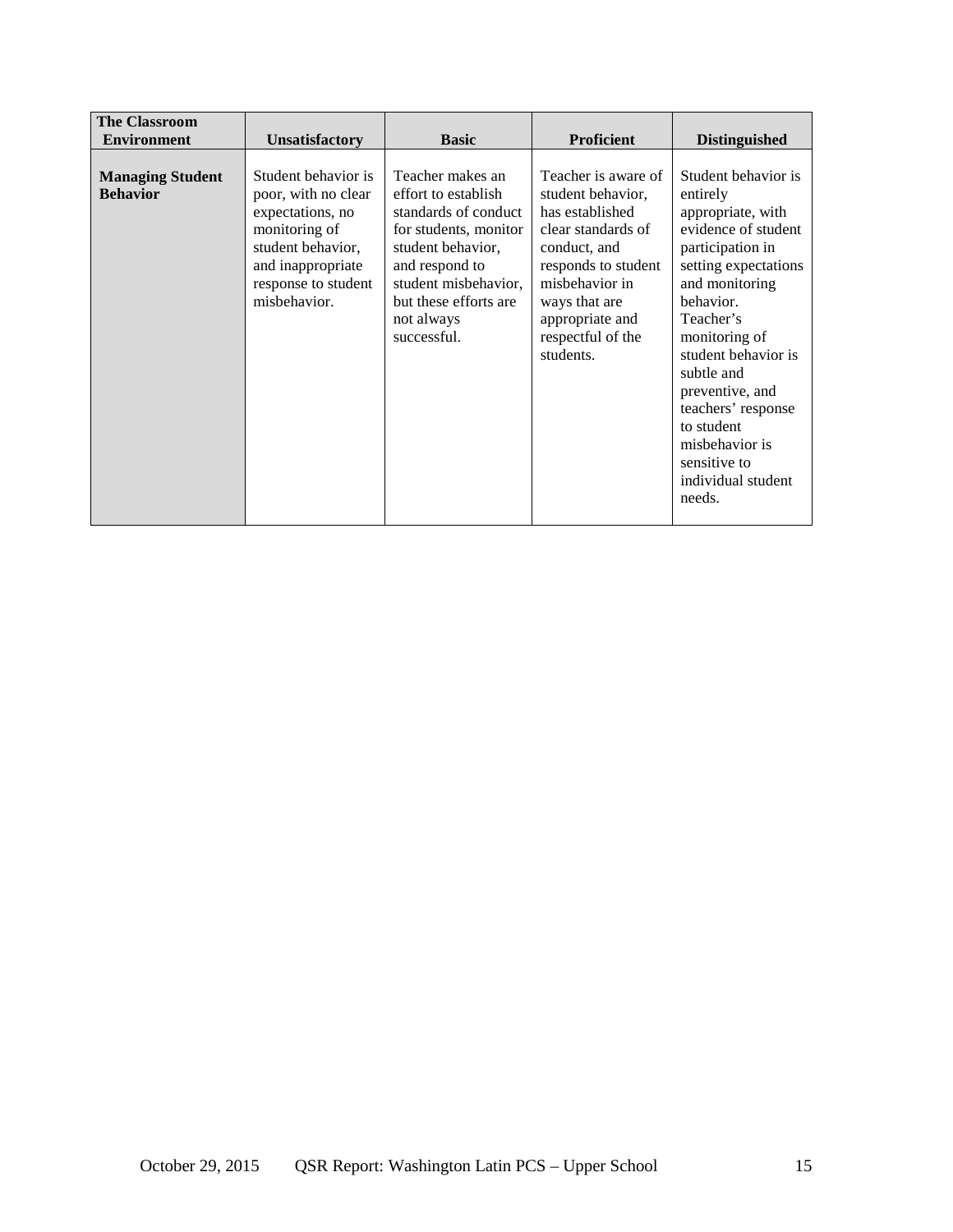| <b>Instruction</b>                                              | <b>Unsatisfactory</b>                                                                                                                                                                                                                                                                                     | <b>Basic</b>                                                                                                                                                                                                                                                                                                                                                                                                                | Proficient                                                                                                                                                                                                                                                                                                                                               | <b>Distinguished</b>                                                                                                                                                                                                                                                                                                                                                                                                                                                                                                   |
|-----------------------------------------------------------------|-----------------------------------------------------------------------------------------------------------------------------------------------------------------------------------------------------------------------------------------------------------------------------------------------------------|-----------------------------------------------------------------------------------------------------------------------------------------------------------------------------------------------------------------------------------------------------------------------------------------------------------------------------------------------------------------------------------------------------------------------------|----------------------------------------------------------------------------------------------------------------------------------------------------------------------------------------------------------------------------------------------------------------------------------------------------------------------------------------------------------|------------------------------------------------------------------------------------------------------------------------------------------------------------------------------------------------------------------------------------------------------------------------------------------------------------------------------------------------------------------------------------------------------------------------------------------------------------------------------------------------------------------------|
| Communicating<br>with Students                                  | Teacher's oral and<br>written<br>communication<br>contains errors or is<br>unclear or<br>inappropriate to<br>students. Teacher's<br>purpose in a lesson<br>or unit is unclear to<br>students. Teacher's<br>explanation of the<br>content is unclear<br>or confusing or<br>uses inappropriate<br>language. | Teacher's oral and<br>written<br>communication<br>contains no errors,<br>but may not be<br>completely<br>appropriate or may<br>require further<br>explanations to<br>avoid confusion.<br>Teacher attempts to<br>explain the<br>instructional<br>purpose, with<br>limited success.<br>Teacher's<br>explanation of the<br>content is uneven;<br>some is done<br>skillfully, but other<br>portions are difficult<br>to follow. | Teacher<br>communicates<br>clearly and<br>accurately to<br>students both orally<br>and in writing.<br>Teacher's purpose<br>for the lesson or unit<br>is clear, including<br>where it is situation<br>within broader<br>learning. Teacher's<br>explanation of<br>content is<br>appropriate and<br>connects with<br>students' knowledge<br>and experience. | Teacher's oral and<br>written<br>communication is<br>clear and<br>expressive,<br>anticipating<br>possible student<br>misconceptions.<br>Makes the<br>purpose of the<br>lesson or unit<br>clear, including<br>where it is<br>situated within<br>broader learning,<br>linking purpose to<br>student interests.<br><b>Explanation</b> of<br>content is<br>imaginative, and<br>connects with<br>students'<br>knowledge and<br>experience.<br><b>Students</b><br>contribute to<br>explaining<br>concepts to their<br>peers. |
| <b>Using Questioning</b><br>and Discussion<br><b>Techniques</b> | Teacher makes<br>poor use of<br>questioning and<br>discussion<br>techniques, with<br>low-level<br>questions, limited<br>student<br>participation, and<br>little true<br>discussion.                                                                                                                       | Teacher's use of<br>questioning and<br>discussion<br>techniques is uneven<br>with some high-<br>level question;<br>attempts at true<br>discussion;<br>moderate student<br>participation.                                                                                                                                                                                                                                    | Teacher's use of<br>questioning and<br>discussion<br>techniques reflects<br>high-level questions,<br>true discussion, and<br>full participation by<br>all students.                                                                                                                                                                                      | Students<br>formulate may of<br>the high-level<br>questions and<br>assume<br>responsibility for<br>the participation<br>of all students in<br>the discussion.                                                                                                                                                                                                                                                                                                                                                          |
| <b>Engaging Students</b><br>in Learning                         | Students are not at<br>all intellectually<br>engaged in<br>significant<br>learning, as a result<br>of inappropriate<br>activities or                                                                                                                                                                      | Students are<br>intellectually<br>engaged only<br>partially, resulting<br>from activities or<br>materials or uneven<br>quality, inconsistent                                                                                                                                                                                                                                                                                | Students are<br>intellectually<br>engaged throughout<br>the lesson, with<br>appropriate<br>activities and<br>materials,                                                                                                                                                                                                                                  | Students are<br>highly engaged<br>throughout the<br>lesson and make<br>material<br>contribution to the<br>representation of                                                                                                                                                                                                                                                                                                                                                                                            |

# **APPENDIX II: INSTRUCTION OBSERVATION RUBRIC**